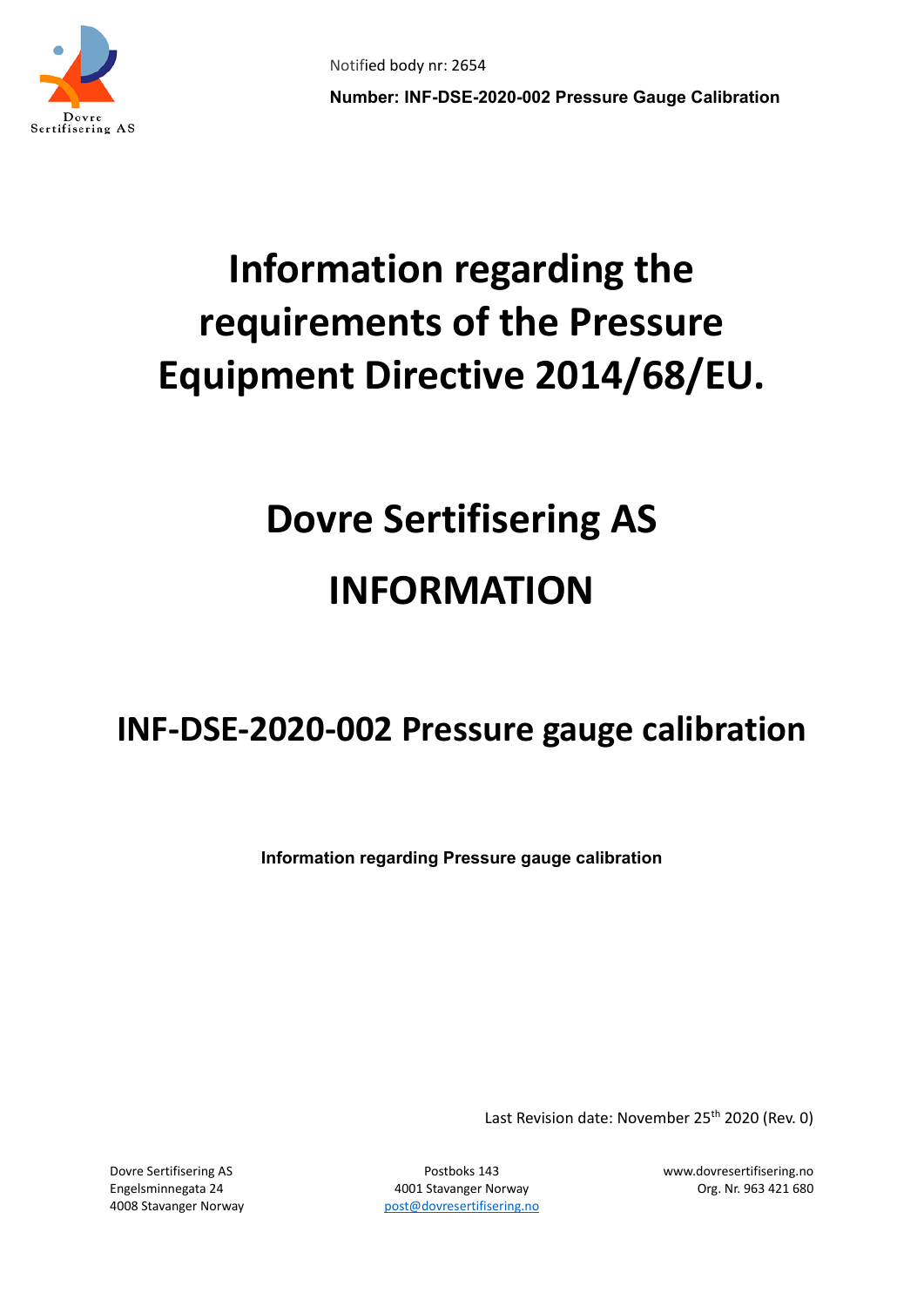

#### **Number: INF-DSE-2020-002 Pressure Gauge Calibration**

Pressure equipment needs to be tested during (final) inspection. To perform a correct pressure test the gauges used to indicate the pressure need to be calibrated.

This applies to conformity modules A2, B (production type), C2, D, D1, E, E1, F, G and H1. The pressure gauges used during the hydrostatic test under supervision of a Notified Body need to be calibrated.

What are acceptable methods for the calibration of pressure gauges?

#### **The following options are acceptable.**

- 1. Notified Body uses his own NATL calibrated gauge.
- 2. Notified Body has a calibrated mother gauge, NATL calibrated. This gauge can be used for calibration of the manufacturer's testing gauges, used during the hydrostatic test for the final inspection.
- 3. Manufacturer uses calibrated mother gauge, NATL calibrated. This gauge can be used for calibration of pressure gauges (ref. EN13445-5 §10).
- 4. Manufacturer uses only test gauges calibrated by a NATL (ref. EN13445-5 §10).
- 5. Manufacturer has no calibrated mother gauge and uses a service supplier or sub contractor for calibrating the testing gauges. This gauge must be calibrated by a NATL.

*Note: (NATL = National Accredited Testing Laboratory).*

*Note: If necessary the Notified Body can require to inspect the calibration and facilities used for calibration.*

*Notes to 3 and 5:* 

*For this option the Notified Body performing the proof testing shall verify the calibration done by the manufacturer or the subcontractor.*

*Notified Body shall inspect and review the calibration reports, mother gauge calibration certificates and method statements of calibration.*